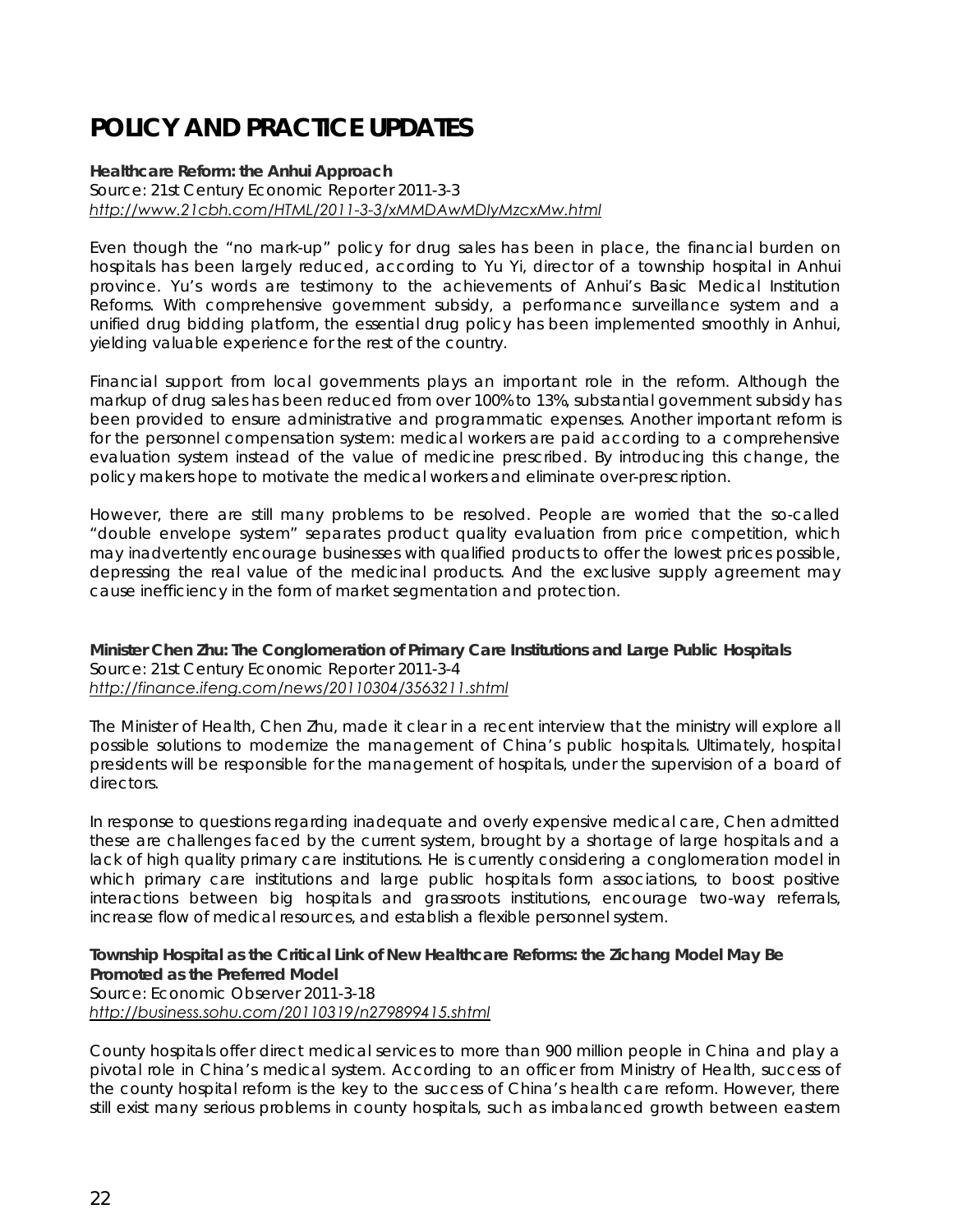and western regions, inadequate management, lack of medical professionals and insufficient government support.

To solve these problems and accelerate the reform, several pilot projects have been implemented across the country, and the Zichang project has yielded valuable experience for application nationwide. The first step of the reform was to transform hospitals into social welfare organizations and transfer debt burdens to the local government. Doctors were paid based on the number of patients given prescription instead of the value of medicines prescribed. Exclusive supply agreements were also established between hospitals and suppliers, severing the connection between doctors and pharmaceutical sales representatives. The results of the reform are promising: drug prices are significantly reduced and medical workers' salaries have been raised.

## **The Ups and Downs of Doctor Multisite Practicing**

#### Source: Economic Observer 2011-3-20 *http://finance.sina.com.cn/roll/20110321/00499562651.shtml*

Last December, the Beijing Bureau of Public Health passed a policy allowing registered, high competency doctors to work part time at up to three medical institutions within Beijing. This policy has great impact on doctors who have been regularly 'moonlighting'--secretly seeking business opportunities with other local hospitals without advising their employers. The transparency brought by this new policy will doubtlessly reduce these doctors' income, for they now have to turn in part of the "moonlighting" income to their official employers. However, the new policy does not specify insurance liabilities in case of medical dispute, and this ambiguity might result in disputes between patients, the "moonlighting" doctors, and the hospitals. Despite the potential problems, this policy could help China's medical reform by encouraging human capital exchange within the medical system, allowing highly qualified physicians to serve a larger population. If implemented well, this policy might help achieve better medical resource allocation, diverting both patients and physicians from tertiary hospitals to secondary or even primary hospitals, easing the pressure on the top tier hospitals and providing better care for the general public.

### **Separation between Supervision and Operation: the Beijing Model**

Source: Economic Observer 2011-4-1

#### *http://finance.ifeng.com/news/20110401/3808325.shtml*

After Shanghai, Wuxi, and Ma'anshan have experimented with the separation of management and operation of medical industry and established hospital management infrastructure, the basic structure and function of Beijing Bureau of Hospital Management have also been preliminarily defined, and is expected to be put into motion by early April.

The Beijing Bureau of Hospital Management will be part of the Beijing Bureau of Public Health, while the hospital management institutions in the other cities are set up within the local state-owned Asset Supervision and Administration Commission (SASAC). After the reform, the Bureau will be in charge of twenty two hospitals that used to fall under the direct supervision of Beijing Bureau of Public Health. Under the new management system, assets from all twenty two hospitals will be centralized and budget devised by the Bureau of Hospital Management, putting to history the days when hospital heads could arbitrarily determine budgetary issues. The right to nominate, assign, and evaluate the head of hospitals will also be transferred from the municipal government to the Bureau of Hospital Management.

The Ministry of Health hopes to establish a 'greater medical and health system' and has favorable outlook on the Beijing model. According to an Anzhen Hospital insider, it is conceivable to establish a system in which a national bureau of hospital management leads the local bureau of hospital management to implement beneficial reforms.